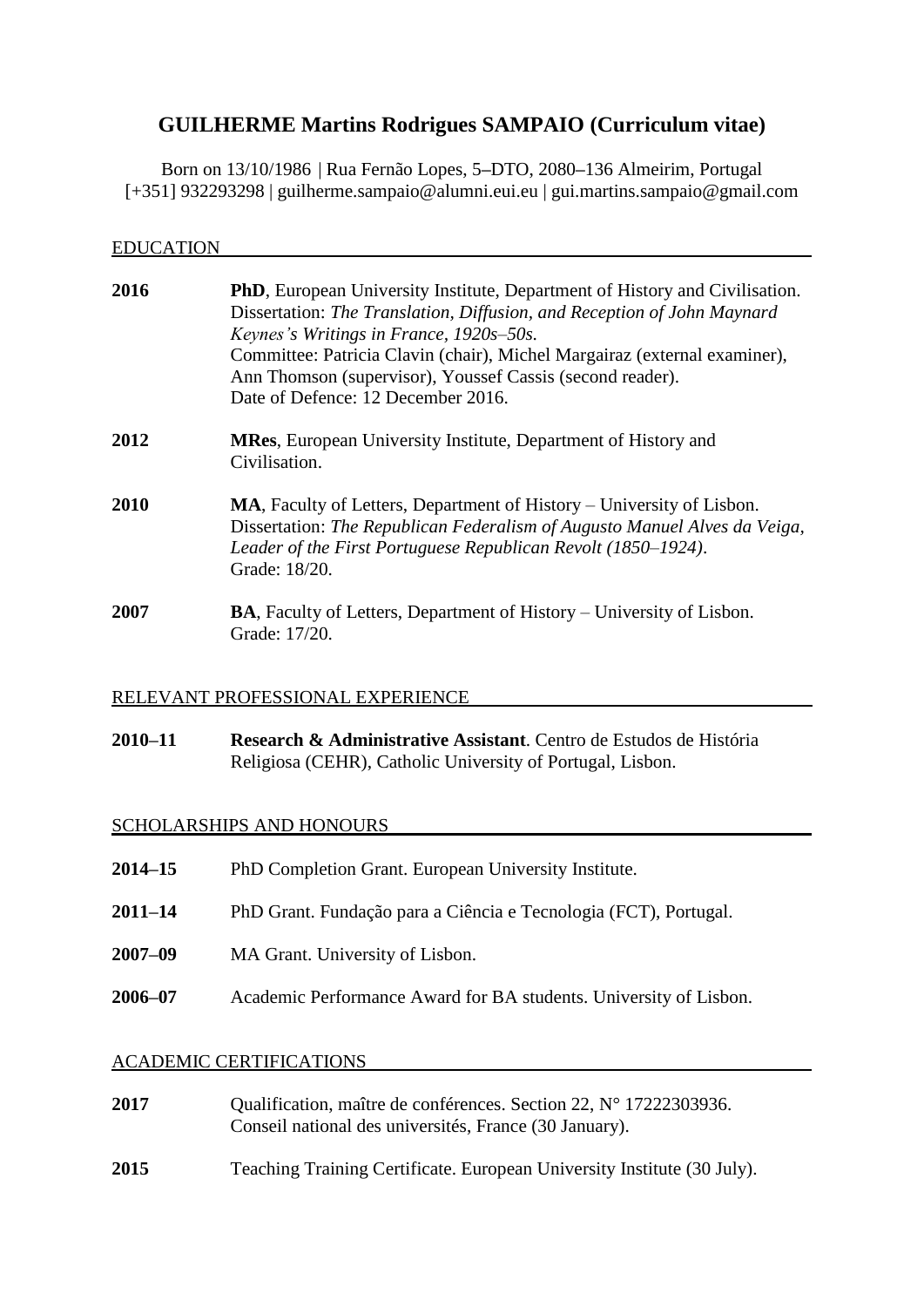**2011** Certificado de Formador A39 História/História de Portugal, CCPFC/RFO-28875/11. Conselho Científico-Pedagógico da Formação Contínua (24 Jan.).

#### BOOKS (IN PROGRESS)

*Keynes and French Economic Policy*

Under contract with Routledge. Anticipated publication date: 2021.

#### REFEREED JOURNAL ARTICLES

"This is no longer a book, it is a political event": The French Reception of John Maynard Keynes's *The Economic Consequences of the Peace* (1919–20).' *French Historical Studies*; in press.

#### BOOK REVIEWS

**2017** Fischer, Conan. 'A Vision of Europe: Franco-German Relations during the Great Depression.' (Oxford, Oxford University Press, 2017). *European Review of History: Revue européenne d'histoire*. Article DOI:<https://doi.org/10.1080/13507486.2017.1378466>

#### ACADEMIC ARTICLES IN PORTUGUESE

| 2013 | One thematic entry ('31 de Janeiro de 1891'); and five biographical entries |
|------|-----------------------------------------------------------------------------|
|      | ('António Claro'; 'Augusto Manuel Alves da Veiga'; 'Francisco Manuel'       |
|      | Homem Christo'; 'José Jacinto Nunes'; 'Manuel Maria Coelho'), in            |
|      | Dicionário de História do Republicanismo e da Primeira República, 3 vols.   |
|      | (Lisboa: Assembleia da República, 2013–14).                                 |

**2011** 'Frágeis dinamismos: correntes e dinâmicas de associativismo republicano, socialista e anarquista entre a Monarquia Constitucional e a Primeira República (1876-1910)', in António Matos Ferreira e João Miguel Almeida (eds.), *Religião e cidadania: protagonistas, motivações e dinâmicas sociais no contexto ibérico* (Lisboa: Universidade Católica Portuguesa, 2011), 523–38. <https://repositorio.ucp.pt/handle/10400.14/8341>

#### INVITED TALKS

- **2018** 'Was France ever Keynesian? The diffusion and reception of Keynes's writings in France, 1920s–50s.' Instituto de Ciências Sociais, Universidade de Lisboa (2 February).
- **2014** 'More than a translator: Paul Franck and his role in the diffusion of John Maynard Keynes's writings in France (1920–6).' Séminaire du groupe de recherches en histoire intellectuelle, Universités Paris IV & VIII (11 March).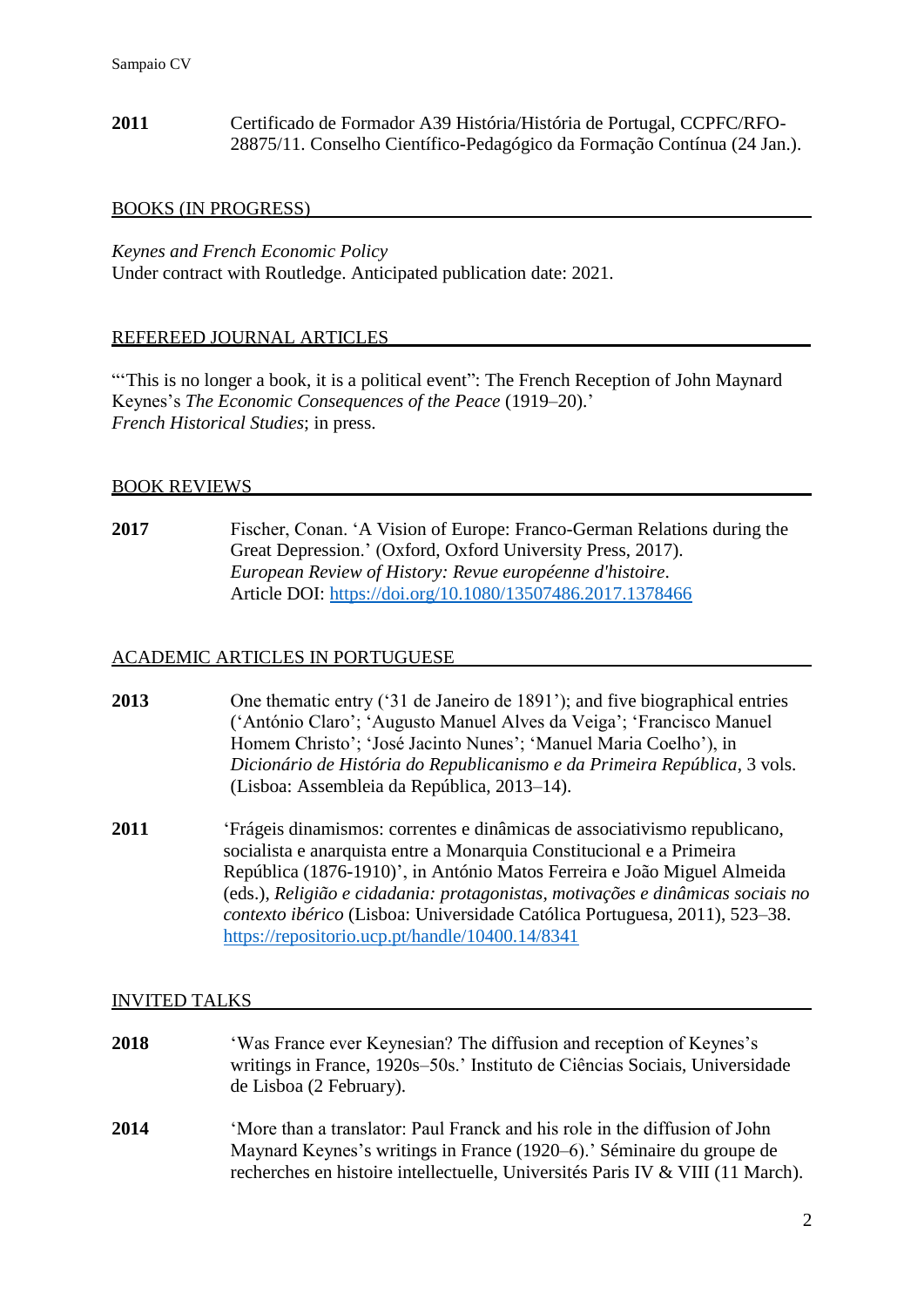# OTHER ACADEMIC PRESENTATIONS

| 2015 | 'Retrieving networks from correspondence: John Maynard Keynes and<br>France, 1920-46.' Workshop on Correspondence (29 April), European<br>University Institute.                                                                                                                     |
|------|-------------------------------------------------------------------------------------------------------------------------------------------------------------------------------------------------------------------------------------------------------------------------------------|
| 2013 | 'The translation, reception and diffusion of Keynes's A Tract on Monetary<br>Reform during the 1924–6 French financial crisis.' Economic History<br>Working Group (03 December), European University Institute.                                                                     |
| 2011 | 'Franco-Italian reactions to the Portuguese 1910 Law of Separation.'<br>International Congress: 100 Years of Separation: Religion, Society, State.<br>Catholic University of Portugal (13–16 April).                                                                                |
| 2011 | 'French and Italian Radicalisms and the relations between State and<br>Churches.' Seminarário de Relações Estado-Igreja, Instituto de Ciências<br>Sociais da Universidade de Lisboa (ICS), Lisboa (January).                                                                        |
| 2010 | 'Correntes e dinâmicas de associativismo laico entre a Monarquia<br>Constitucional e a Primeira República.' Jornadas de Estudo - Sociedade Civil<br>e Associativismo Religioso no Portugal Contemporâneo. CEHR – Catholic<br>University of Portugal (7-8 May).                      |
| 2010 | 'Pugnar pela república na monarquia: Augusto Manuel Alves da Veiga na<br>propaganda republicana.' I Curso Livre de Verão de História da República:<br>Republicanos, Faculdade de Letras da Universidade de Lisboa (18 June).                                                        |
| 2009 | A recepção das encíclicas de Pio XI e de Pio XII no jornal católico<br>português Novidades (1937-1945).' Colóquio Poder Temporal/Poder<br>Espiritual: As relações Igreja-Estado no Tempo da República (1910-2009),<br>Faculdade de Letras da Universidade de Lisboa (15–6 October). |

# CONFERENCES ORGANISED

**2011** '100 Years of Separation: Religion, Society, State'. CEHR (13–16 April), Catholic University of Portugal, Lisbon. Member of the organising team.

# FIELDS OF RESEARCH

Modern European and French History (Political, Economic, Intellectual-Cultural) Intellectual History and History of Economic Thought History of European Integration History of International Relations Modern Portuguese History (Political, Economic, Intellectual)